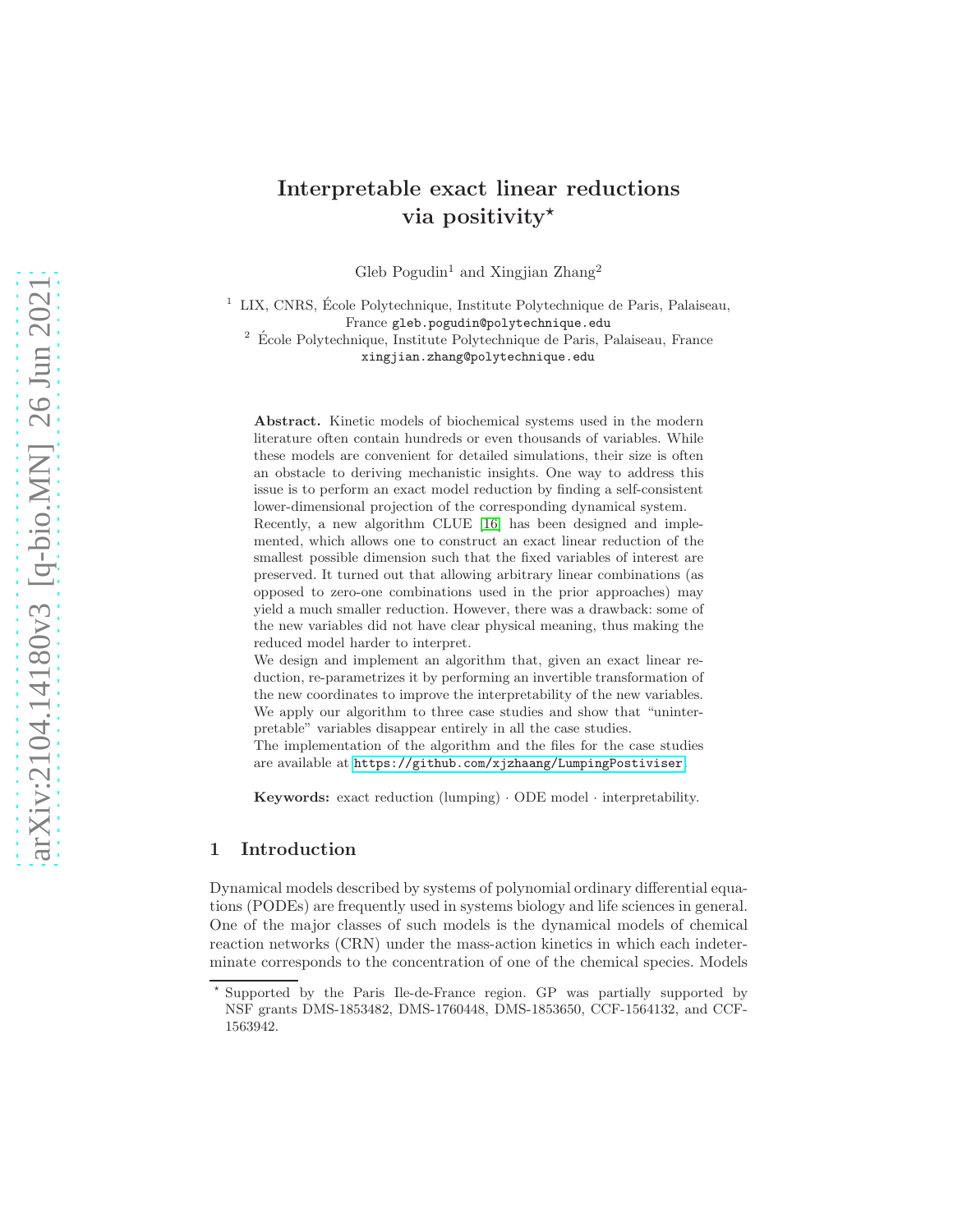appearing in the literature often consist of hundreds or thousands of variables. While the models of this size can incorporate a substantial amount of information about the phenomena of interest, it is often hard to use them to derive mechanistic insights.

One way to address these challenges is to use model reduction algorithms that replace a model with a simpler one while preserving, at least approximately, some of the features of the original model. A wide range of methods has been developed for approximate model reduction, including methods based on singular value decomposition [\[1\]](#page-15-0) and time-scale separation [\[15\]](#page-16-1).

A complementary approach is to perform exact model reduction, that is, lower the dimension of the model without introducing approximation errors. For example, exact linear lumping aims at writing a self-consistent system of differential equations for a set of macro-variables in which each macro-variable is a linear combination of the original variables. For important classes of biochemical models, specialized lumping criteria have been developed (see, e.g., [\[3,](#page-15-1)[6,](#page-16-2)[9\]](#page-16-3)), allowing the construction of macro-variables as sums of some of the original variables (that is, allowing only coefficients zero and one in the linear combinations). A general lumping algorithm has been proposed in [\[5](#page-15-2)[,4\]](#page-15-3) which is applicable to any system of PODEs (not necessarily arising from a CRN). This algorithm partitions the original variables so that the macro-variables can be the sums of the variables within the blocks in the partition. Note that the macro-variables are zero-one linear combinations of the original variables in all these cases.

In [\[16\]](#page-16-0), an algorithm has been designed (and the corresponding software called CLUE presented) that, for a given set of linear forms in the state variables (the observables), constructs a linear lumping of the smallest possible dimension such that the observables can be written as combinations of the macrovariables (i.e., the observables are preserved). Unlike the earlier approaches, the macro-variables produced by CLUE may involve any coefficients, and this allowed to produce reductions of lower dimensions than it was possible before, see [\[16,](#page-16-0) Table 1]. However, there was a price to pay for this flexibility: the authors state that some of the produced macro-variables "escape physical intelligibility" (see [\[16,](#page-16-0) Section 4.2]). Indeed, the resulting reduction of the smallest dimension is uniquely defined up to a linear change of the coordinates, so the coordinates in the reduced state space chosen by CLUE could be not optimal in the sense of interpretability.

In this paper, we propose a post-processing step that takes an exact linear lumping (not necessarily produced by CLUE) and attempts to improve its interpretability by performing a change of variables. It has been observed in [\[16\]](#page-16-0) that one of the sources of difficulties for interpretation is the negative coefficients in the macro-variables. We design and implement an algorithm that finds (if possible) a linear change of variables in the reduced model so that

- 1. the coefficients of the representations of the new macro-variables in terms of the original state variables are nonnegative
- 2. and the total number of nonzero coefficients in these representations is as small as possible.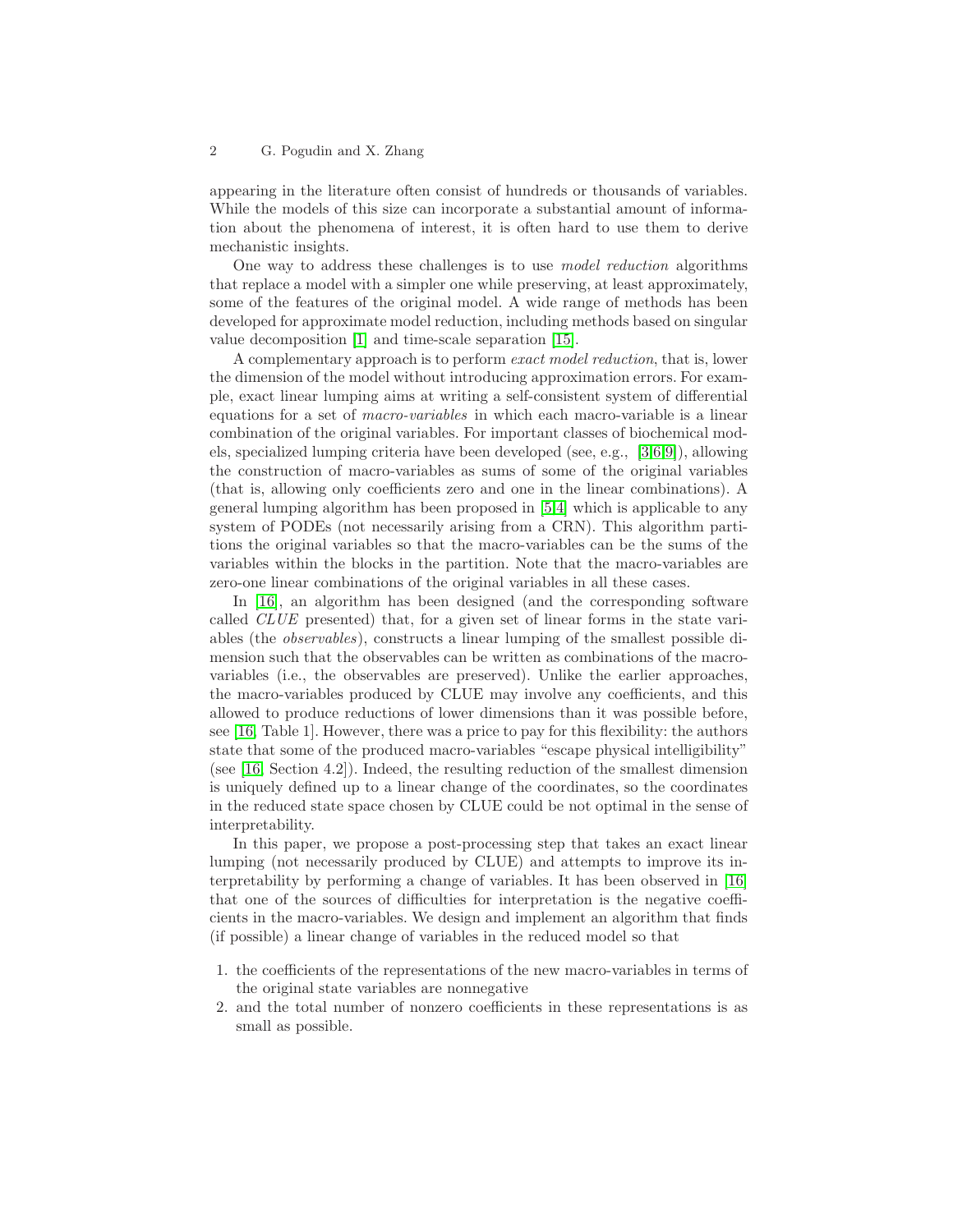Note that interpretability is not a formal mathematical property, and the conditions above is one possible formalization of the notion of a "more interpretable reduction". We do not claim that it is universal (e.g., a difference of two state variables may represent a potential), but we claim that it is useful. To support this claim, we demonstrate the efficiency of our approach on three case studies from the literature. Two of these cases are exactly the case studies from [\[16\]](#page-16-0) in which issues with interpretability occur. We show that our method provides interpretable re-parametrizations of the optimal lumpings computed by CLUE in all three case studies. Our algorithm uses tools from convex discrete geometry and matroid theory.

## 2 Methods

#### 2.1 Preliminaries on lumping

Definition 1 (Lumping). Consider a system of ODEs of the form

<span id="page-2-0"></span>
$$
\mathbf{x}' = \mathbf{f}(\mathbf{x}),\tag{1}
$$

where  $\mathbf{x} = (x_1, \ldots, x_n)^T$ ,  $\mathbf{f} = (f_1, \ldots, f_n)^T$ , and  $f_1, \ldots, f_n \in \mathbb{R}[\mathbf{x}]$ . A linear transformation  $\mathbf{y} = L\mathbf{x}$  with  $\mathbf{y} = (y_1, \ldots, y_m)^T$ ,  $L \in \mathbb{R}^{m \times n}$ , and rank  $L = m$  is called a lumping of [\(1\)](#page-2-0) if there exist polynomials  $g_1, \ldots, g_m \in \mathbb{R}[\mathbf{y}]$  such that

$$
\mathbf{y}' = \mathbf{g}(\mathbf{y}), \quad \text{where} \quad \mathbf{g} = (g_1, \dots, g_m)^T
$$

for every solution  $x$  of [\(1\)](#page-2-0). We say that m is the dimension of the lumping. The variables y in the reduced system are called macro-variables. We will call a macro-variable nontrivial if it is not proportional to one of the original variables.

Remark 1. An ODE system may have many lumpings, some of them may be less useful than others. For example, if  $m = n$ , then the lumping is just an invertible change of variables, so no reduction happens. Another special case is when the rows of L contain the coefficients of linear first integrals of the system. In this case, the reduced ODE will be of the form  $y' = 0$ .

Constrained linear lumping introduced in Definition [2](#page-3-0) requires to preserve the dynamics of the variables of interest, and this is one of the ways to say that reduction is not "too coarse".

<span id="page-2-1"></span>The following example is a substantially simplified version of the case study from Section [3.1](#page-7-0) (see also [\[12\]](#page-16-4)).

Example 1. We will consider a chemical reaction network consisting of

- $-$  A chemical species X.
- Species  $A_{UU}$ ,  $A_{UX}$ ,  $A_{XU}$ , and  $A_{XX}$ . Each of them is one of the states of a molecule A with two identical binding sites, which can be either unbound (U in the subscript) or bound  $(X$  in the subscript) to  $X$ .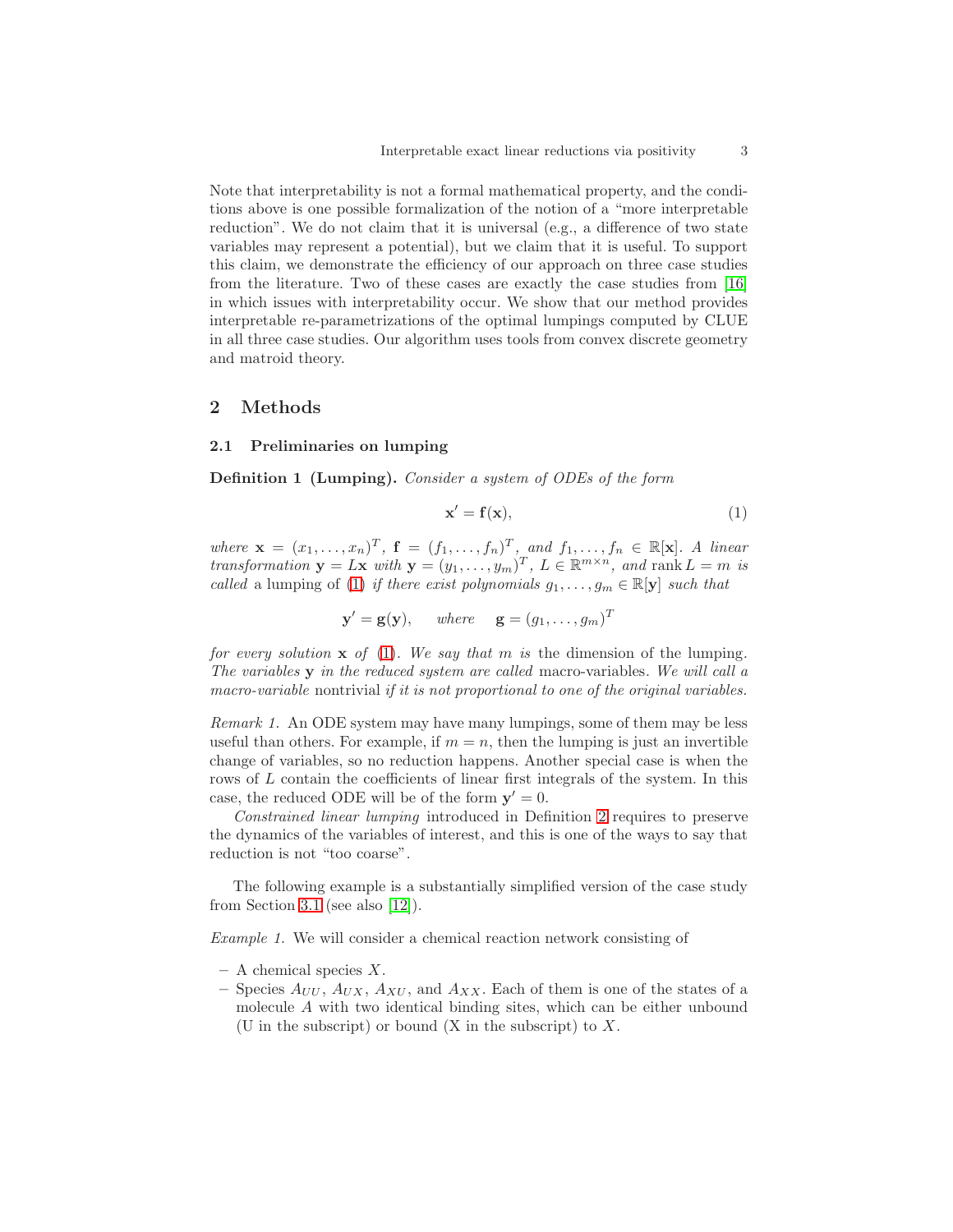For simplicity, we will assume that all the reaction rates are equal to one. The dynamics of the network is defined by the following reactions (∗ denotes any of  $X$  and  $U$ :

<span id="page-3-1"></span>
$$
X + A_{U*} \rightleftharpoons A_{X*}, \qquad X + A_{*U} \rightleftharpoons A_{*X}.
$$
 (2)

Under the laws of the mass-action kinetics, the reactions [\(2\)](#page-3-1) yield the following ODE system (where  $[S]$  denotes the concentration of the species  $S$ ):

<span id="page-3-2"></span>
$$
\begin{cases}\n[X]' = [A_{XU}] + [A_{UX}] + 2[A_{XX}] - [X]([A_{XU}] + [A_{UX}] + 2[A_{UU}]), \\
[A_{UU}]' = [A_{XU}] + [A_{UX}] - 2[X][A_{UU}], \\
[A_{XU}]' = [A_{XX}] + [X][A_{UU}] - [X][A_{XU}] - [A_{XU}], \\
[A_{UX}]' = [A_{XX}] + [X][A_{UU}] - [X][A_{UX}] - [A_{UX}], \\
[A_{XX}]' = [X][A_{XU}] + [X][A_{UX}] - 2[A_{XX}].\n\end{cases}
$$
\n(3)

We will show that the following matrix L and the macro-variables  $y_1, y_2, y_3$ 

<span id="page-3-3"></span>
$$
L = \begin{pmatrix} 1 & 0 & 0 & 0 & 0 \\ 0 & 0 & 1 & 1 & 2 \\ 0 & 2 & 1 & 1 & 0 \end{pmatrix} \implies \begin{cases} y_1 = [X], \\ y_2 = [A_{XU}] + [A_{UX}] + 2[A_{XX}], \\ y_3 = 2[A_{UU}] + [A_{XU}] + [A_{UX}]. \end{cases}
$$
(4)

yield a lumping of the system [\(2\)](#page-3-1). Indeed, a direct calculation shows that

<span id="page-3-4"></span>
$$
\begin{cases}\ny_1' = [X]' = [A_{XU}] + [A_{UX}] + 2[A_{XX}] - [X]([A_{XU}] + [A_{UX}] + 2[A_{UU}]) = y_2 - y_1 y_3, \\
y_2' = [A_{XU}]' + [A_{UX}]' + 2[A_{XX}]' = -y_2 + y_1 y_3, \\
y_3' = 2[A_{UU}]' + [A_{XU}]' + [A_{UX}]' = y_3 - y_1 y_2.\n\end{cases}
$$
\n(5)

Since each reaction involves only one binding site, this lumping can be interpreted as follows:  $y_2$  is the total "concentration" of the bound sites, and  $y_3$  is the total "concentration" of the unbound sites (see also Section [3.1\)](#page-7-0).

The lumping matrix  $L$  in the example above turns out to exactly preserve the concentration  $[X]$ . In general, one may fix a vector  $\mathbf{x}_{obs}$  of combinations of the original variables that are to be recovered in the reduced system.

<span id="page-3-0"></span>Definition 2 (Constrained linear lumping). Let  $x_{obs}$  be a vector of linearly independent forms in  $x$  such that  $x_{obs} = Ax$ . Then we say that a lumping  $y = Lx$ is a constrained linear lumping with observables  $\mathbf{x}_{obs}$  if each entry of  $\mathbf{x}_{obs}$  is a linear combination of the entries of y.

#### 2.2 The nonuniqueness/interpretability issue

A recent software CLUE [\[16\]](#page-16-0) allows to find, for a given system [\(1\)](#page-2-0) and a vector xobs, a constrained linear lumping of the smallest possible dimension. However, such an optimal lumping is not unique in the following sense: if  $y_1 = Lx$  is a constrained linear lumping of the smallest possible dimension, then, for every invertible matrix T of the appropriate dimension,  $y_2 = T L x$  is also such a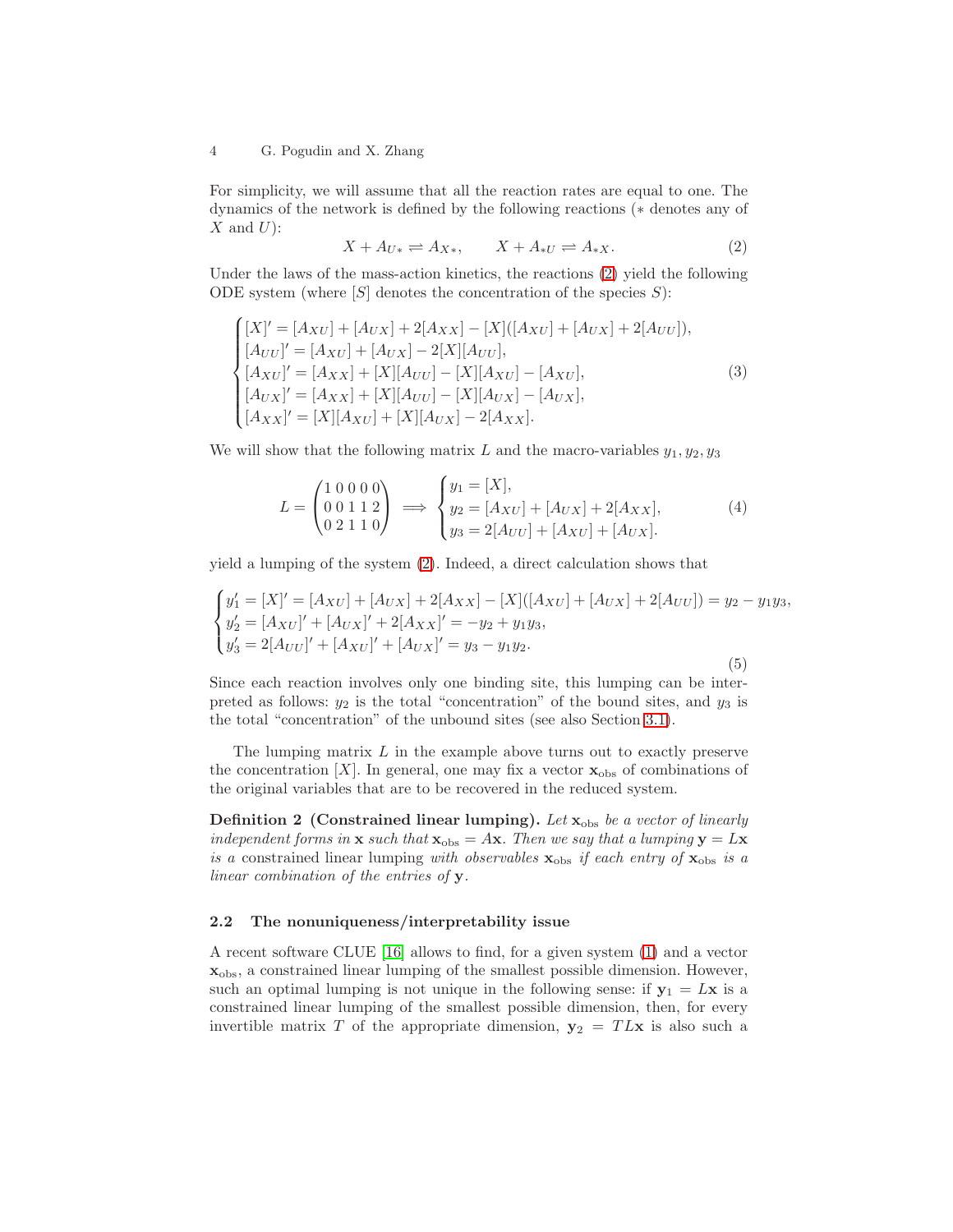lumping. Two such lumpings will be called equivalent, and one can show that all constrained linear lumpings of the smallest possible dimension are equivalent.

Because of this nonuniqueness, the lumping produced by CLUE will be optimal in terms of the dimension but not necessarily optimal in terms of the interpretability of the resulting macro-variables. For example, the macro-variables constructed by CLUE for the system [\(3\)](#page-3-2) are:

$$
y_1 = [X],
$$
  $y_2 = [A_{XU}] + [A_{UX}] + 2[A_{XX}],$   $y_3 = [A_{UU}] - [A_{XX}].$ 

The last macro-variable is different from the one in [\(4\)](#page-3-3) and does not allow for the "concentration-of-sites" interpretation. Moreover, the reduced ODE system is more complicated than [\(5\)](#page-3-4). This issue becomes more serious in more realistic (and larger) models: for the case studies in [\[16,](#page-16-0) Section 4.2] it has been observed that some of the resulting macro-variables "escaped physical intelligibility".

## <span id="page-4-0"></span>2.3 Our approach via nonnegativity

It has been already observed in [\[16,](#page-16-0) Section 4.2] that the macro-variables involving negative coefficients (such as  $[A_{UU}] - [A_{XX}]$ ) may be an obstacle for interpretability. This is partially because such quantities cannot be naturally viewed as concentrations of some sort since they may take on negative values.

Thus, in order to improve the interpretability of a lumping, we construct an equivalent lumping with all the coefficients being nonnegative and the number of nonzero coefficients (that is, the  $\ell_0$ -norm  $\lVert \cdot \rVert_0$ ) being the smallest possible under the nonnegativity constraint. Mathematically, for a given lumping  $y_1 = Lx$ , we find (if possible) an equivalent lumping  $y_2 = T L x$  with invertible T satisfying:

- 1. the entries of  $TL$  are nonnegative and
- 2.  $||TL||_0$  is as small as possible.

As we have mentioned, for fixed observables, all the constrained linear lumpings of the smallest dimension are equivalent, so the value  $||TL||_0$  does not depend on the choice of  $L$  in the case of the optimal constrained linear lumping as in [\[16\]](#page-16-0).

We hypothesize that the new lumping  $y_2 = T L x$  will be typically more interpretable than the original one. We support this hypothesis by three case studies: multisite protein phosphorylation [\[18\]](#page-16-5), Fc $\epsilon$ -RI signaling pathways [\[8\]](#page-16-6), and Jak-family protein tyrosine kinase activation [\[2\]](#page-15-4). The first two are exactly the case studies from [\[16\]](#page-16-0) for which some of the macro-variables could not be properly interpreted by the authors.

#### 2.4 Algorithmic details

In this section, we provide and justify Algorithm [1,](#page-5-0) an algorithm for computing a new lumping described in Section [2.3.](#page-4-0) We will use some basic terminology from convex geometry. We refer the reader to [\[17,](#page-16-7) Chapters 7-8] for details.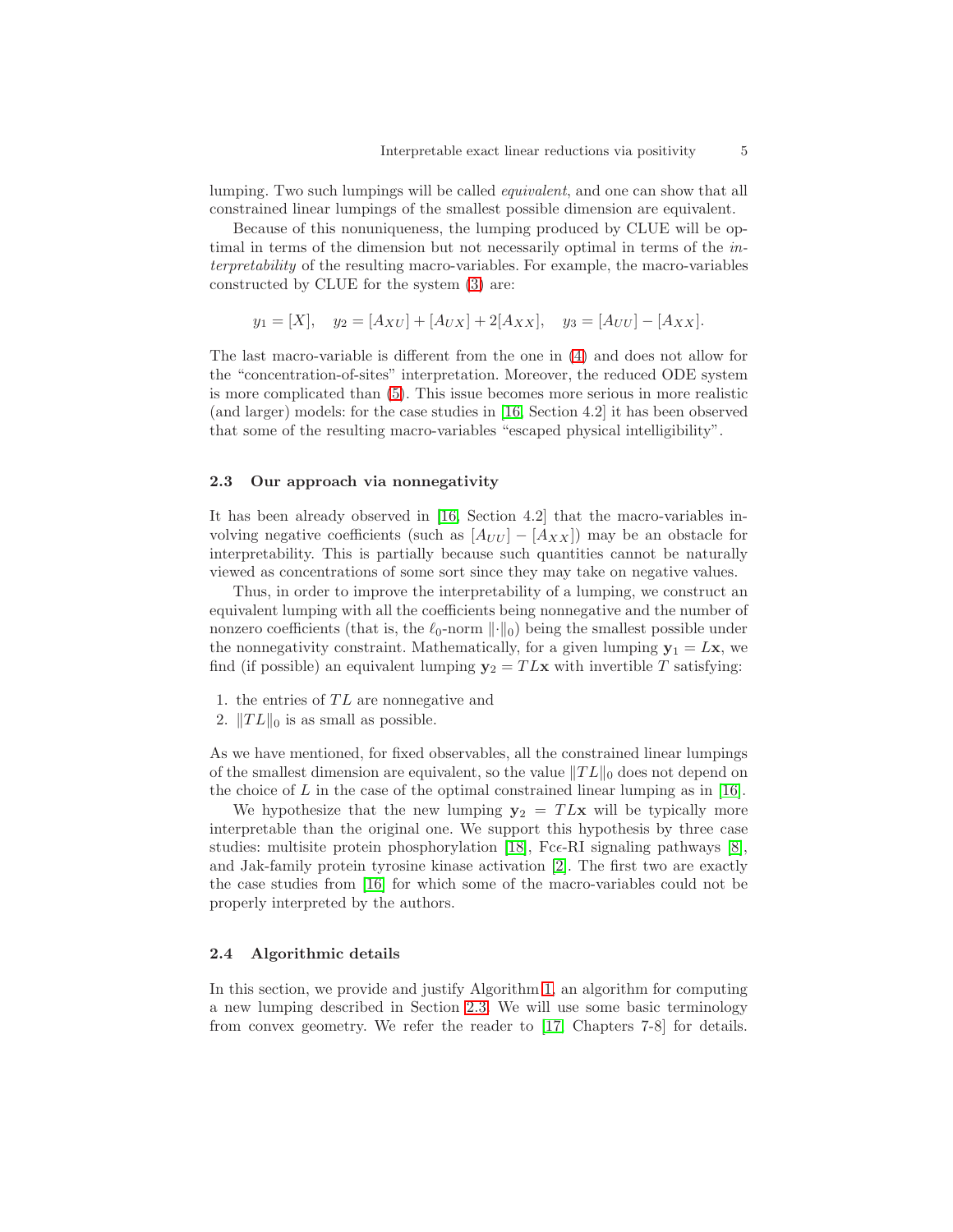Throughout the rest of the section, for A being a vector or a matrix,  $||A||_0$ denotes the  $\ell_0$ -norm of A, that is, the number of nonzero entries in A.

<span id="page-5-1"></span><span id="page-5-0"></span>

| <b>Algorithm 1:</b> Algorithm for constructing new lumping                                                                                                                          |  |  |  |  |  |
|-------------------------------------------------------------------------------------------------------------------------------------------------------------------------------------|--|--|--|--|--|
| <b>Input</b> a $m \times n$ matrix L with entries in R and linearly independent rows;                                                                                               |  |  |  |  |  |
| <b>Output</b> an invertible $m \times m$ matrix T such that                                                                                                                         |  |  |  |  |  |
| - the entries of $TL$ are nonnegative                                                                                                                                               |  |  |  |  |  |
| - and the number of the nonzero entries is as small as possible.                                                                                                                    |  |  |  |  |  |
| Returns NO if such matrix $T$ does not exist.                                                                                                                                       |  |  |  |  |  |
| <b>(Step 1)</b> Consider the row space of L and the nonegative orthant in $(\mathbb{R}_{\geq 0})^n$ as<br>polyhedral cones $C_1$ and $C_2$ in $\mathbb{R}^n$ .                      |  |  |  |  |  |
| <b>(Step 2)</b> Compute a polyhedral cone $C = C_1 \cap C_2$ . This can be done, for example,                                                                                       |  |  |  |  |  |
| using the Fourier-Motzkin algorithm $[20, Section 1.2]$ .                                                                                                                           |  |  |  |  |  |
| (Step 3) If dim $C < m$ , return NO                                                                                                                                                 |  |  |  |  |  |
| <b>(Step 4)</b> Let E be a set of representatives of the extreme rays of C.                                                                                                         |  |  |  |  |  |
| (Step 5) Initialize a $0 \times n$ matrix $L_1$                                                                                                                                     |  |  |  |  |  |
| (Step 6) While $E \neq \emptyset$                                                                                                                                                   |  |  |  |  |  |
| (a) choose $e \in E$ such that $  e  _0 = \min_{v \in E}   v  _0$ ;                                                                                                                 |  |  |  |  |  |
| (b) if e is not in the row space of $L_1$ , append e to $L_1$ as a new row;                                                                                                         |  |  |  |  |  |
| (c) remove $e$ from $E$ .                                                                                                                                                           |  |  |  |  |  |
| <b>(Step 7)</b> Construct an $m \times m$ matrix T such that the <i>i</i> -th column contains the<br>coordinates of the <i>i</i> -th row of $L_1$ with respect to the rows of $L$ . |  |  |  |  |  |
|                                                                                                                                                                                     |  |  |  |  |  |

<span id="page-5-6"></span><span id="page-5-5"></span><span id="page-5-3"></span><span id="page-5-2"></span>Remark 2 (Implementation). Our implementation of Algorithm [1](#page-5-0) in Julia can be found at <https://github.com/xjzhaang/LumpingPostiviser>. We used poly-make [\[11\]](#page-16-9) for operations with cones (at  $(Step 2)$  and  $(Step 4)$ ) and Nemo [\[10\]](#page-16-10) for symbolic linear algebra (at  $(Step 6)$ ). Table [1](#page-5-4) below summarizes the performance of the code on the case studies we discuss in this paper. We also provide timing for obtaining the starting reduction using CLUE. Therefore, the sum of the last two columns is the total time to obtain the final reduction for the original system. The runtimes are measured on a laptop with a 2.20GHz CPU and 16GB RAM using @btime macro in Julia. One can see that the models with hundreds of equations can be tackled in less than a minute on a commodity hardware.

<span id="page-5-4"></span>

| Model                | # original variables $(n)$  # macro-variables $(m)$  CLUE Algorithm 1 |     | Runtime (sec.) |            |
|----------------------|-----------------------------------------------------------------------|-----|----------------|------------|
|                      |                                                                       |     |                |            |
| Section 3.1, $m = 2$ |                                                                       |     | < 0.01         | ${}< 0.01$ |
| Section 3.1, $m = 3$ | 66                                                                    |     | < 0.01         | < 0.01     |
| Section 3.1, $m = 4$ | 258                                                                   |     | 0.34           | 3.4        |
| Section 3.2          | 354                                                                   | 69  | 3.3            | 4.7        |
| Section 3.3          | 470                                                                   | 322 | 72             |            |

Table 1: Running times of our implementation.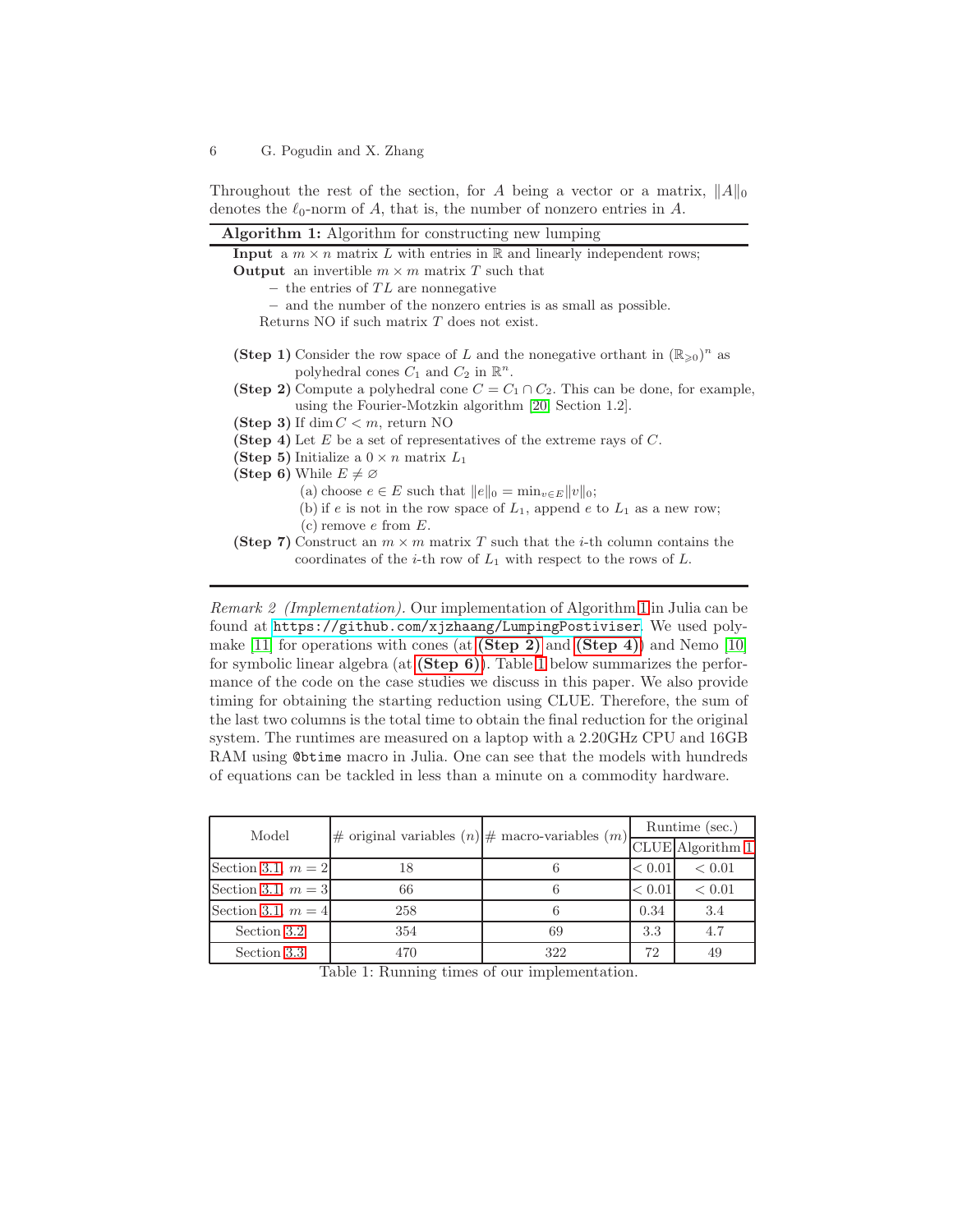*Remark 3 (Choice at [\(Step 6\)](#page-5-5)a).* At the (Step 6)a, if there are several  $e \in E$ with  $||e||_0$  being minimal possible, we choose the one with the index of the leftmost nonzero entry being the smallest one. In our experience, this makes the results slightly easier to analyze.

<span id="page-6-1"></span>Remark 4 (Returning NO). Although Algorithm [1](#page-5-0) may, in principle, return NO, we did not encounter such a situation with models from the literature. We give an artificial example with this property in Appendix.

**Theorem 1 (Correctness of Algorithm [1\)](#page-5-0).** For every matrix L over  $\mathbb R$  with linearly independent rows, Algorithm [1](#page-5-0) produces an invertible square matrix T such that

- $-TL$  has nonnegative entries
- $-$  and the number of nonzero entries in TL is the smallest possible under the nonnegativity constraint
- if such  $T$  exists and returns NO if there is no such  $T$ .

Proof. First, we will show that the algorithm returns NO if and only if there is no such matrix. Assume that there is such a matrix T. Then both  $C_1$  and  $C_2$ contain the rows of the matrix  $TL$ . Therefore,  $C$  contains  $m$  linearly independent vectors, so its dimension is at least m. In the other direction, if  $\dim C \geq m$ , then there exist m linearly independent vectors in  $C = C_1 \cap C_2$ . Let T be the matrix with the columns being their coordinates with respect to the rows of L. Then the rows of  $TL$  will belong to  $C_2$  so that they will be nonnegative.

Now assume that the algorithm does not return NO. We observe that the entries of  $L_1$  are nonnegative because all its rows belong to  $C_2$ . The rows of  $L_1$  belong to  $C_1$ , so they are linear combinations of the rows of  $L$ . Since, by the construction on [\(Step 6\)](#page-5-3), the rows of  $L_1$  are linearly independent, and there are dim C of them, we conclude that the row spaces of  $L_1$  and L coincide. Therefore, the coordinates in [\(Step 7\)](#page-5-6) are well-defined, so the algorithm will produce a matrix T such that  $L_1 = TL$  has only nonnegative entries.

It remains to prove that the  $\ell_0$ -norm  $||L_1||_0$  of  $L_1 = TL$  is the smallest possible. Consider any set  $S$  of  $m$  linearly independent elements of the set  $E$  of representatives of the extreme rays of  $C$ . Since [\(Step 7\)](#page-5-6) is a greedy algorithm on the linear matroid defined by  $E$ , [\[7,](#page-16-11) (18)] implies that

<span id="page-6-0"></span>
$$
||L_1||_0 \leqslant \sum_{e \in S} ||e||_0.
$$
 (6)

Consider any invertible matrix  $\tilde{T}$  such that the entries of  $\tilde{L}_1 := \tilde{T}L$  are nonnegative. Since the rows  $r_1, \ldots, r_m$  of  $\tilde{L}_1$  belong to C, each of them can be represented as a nonnegative combination of the elements of  $E$  [\[17,](#page-16-7) §8.8]. For each  $i = 1, \ldots, m$ , we fix such a representation for  $r_i$  and denote  $E_i \subseteq E$  the set of elements of E appearing in the representation with positive coefficients. We apply the generalized Hall's theorem [\[19,](#page-16-12) Theorem 1] to the family  $\mathcal{A} = \{E_1, \ldots, E_m\}$ of subsets of E and the function  $\mu$  such that  $\mu(S)$  is defined to be the dimension of the linear span of the elements of S for every  $S \subseteq E$ . This yields linearly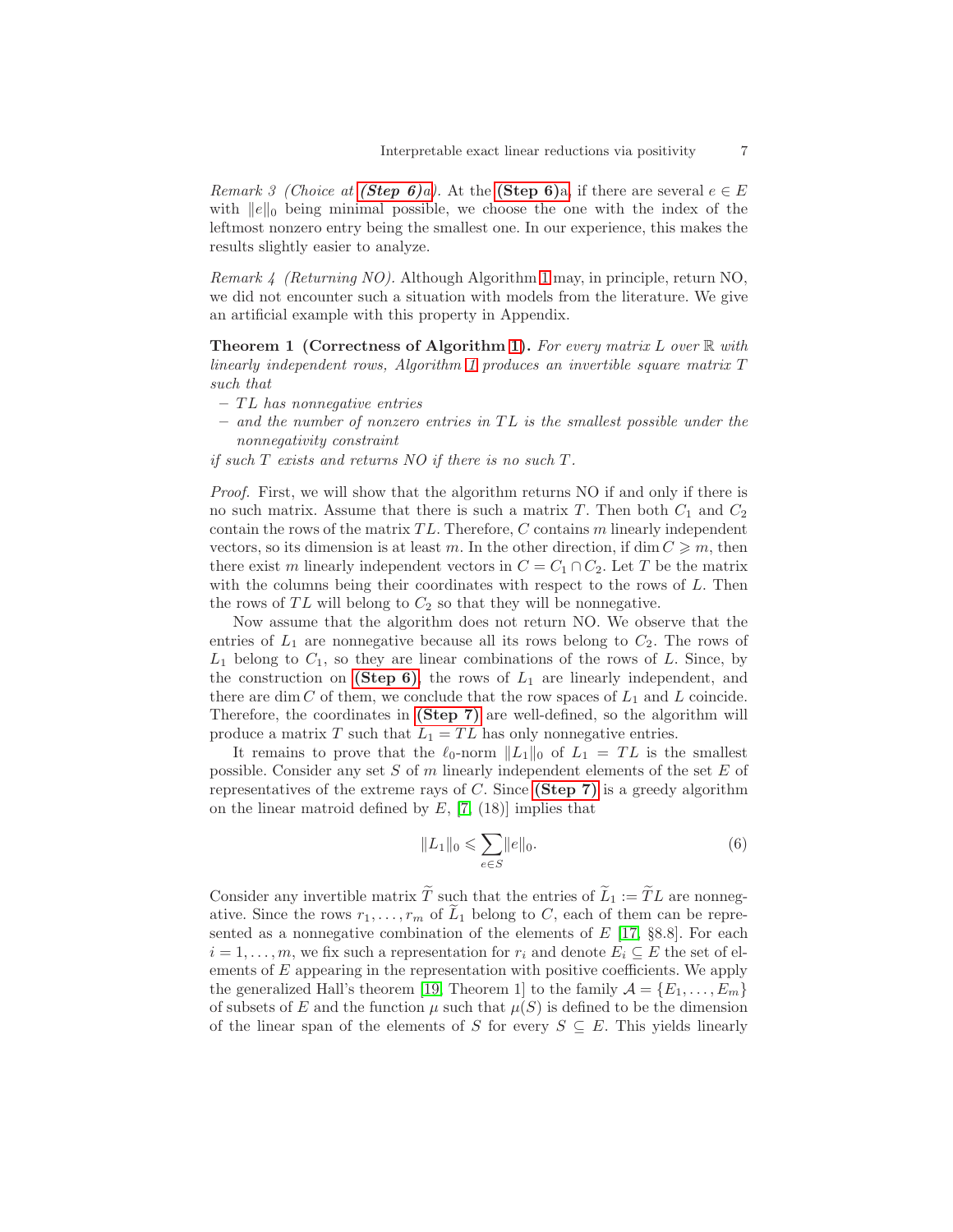independent elements  $e_1, \ldots, e_m \in E$  such that  $e_i \in E_i$  for every  $i = 1, \ldots, m$ . For every  $i = 1, \ldots, m, r_i$  is a positive combination of  $e_i$  and maybe some other elements of E, hence  $||e_i||_0 \le ||r_i||_0$ . Using [\(6\)](#page-6-0), we have

$$
||L_1||_0 \leqslant \sum_{i=1}^m ||e_i||_0 \leqslant \sum_{i=1}^m ||r_i||_0 = ||\widetilde{L}_1||_0,
$$

and this proves the minimality of the number of the nonzero entries in  $L_1 = TL$ for T constructed by the algorithm.

## 3 Case Studies

In this section, we demonstrate the improvements in physical intelligibility (while preserving the dimension) of reductions of biochemical models by our Algorithm [1.](#page-5-0) We analyse the results of the algorithm using models taken from the literature. We also compare the resulting reduction to the ones obtained by ERODE [\[4\]](#page-15-3) which are always defined by zero-one linear combinations.

## <span id="page-7-0"></span>3.1 Multisite protein phosphorylation

Setup. We consider a model of multisite phosphorylation [\[18\]](#page-16-5). It describes a protein with  $m$  identical and independent binding sites that simultaneously undergo phosphorylation and dephosphorylation. Each binding site can be in one of the four different states (see Figure [1\)](#page-8-0):

- 1. unphosphorylated and unbound,
- 2. unphosphorylated and bound to a kinase,
- 3. phosphorylated and unbound,
- 4. phosphorylated and bound to a phosphatase.

Therefore, there are  $4^m + 2$  chemical species in the corresponding reaction network: free kinase and phosphatase, and  $4<sup>m</sup>$  states of the protein.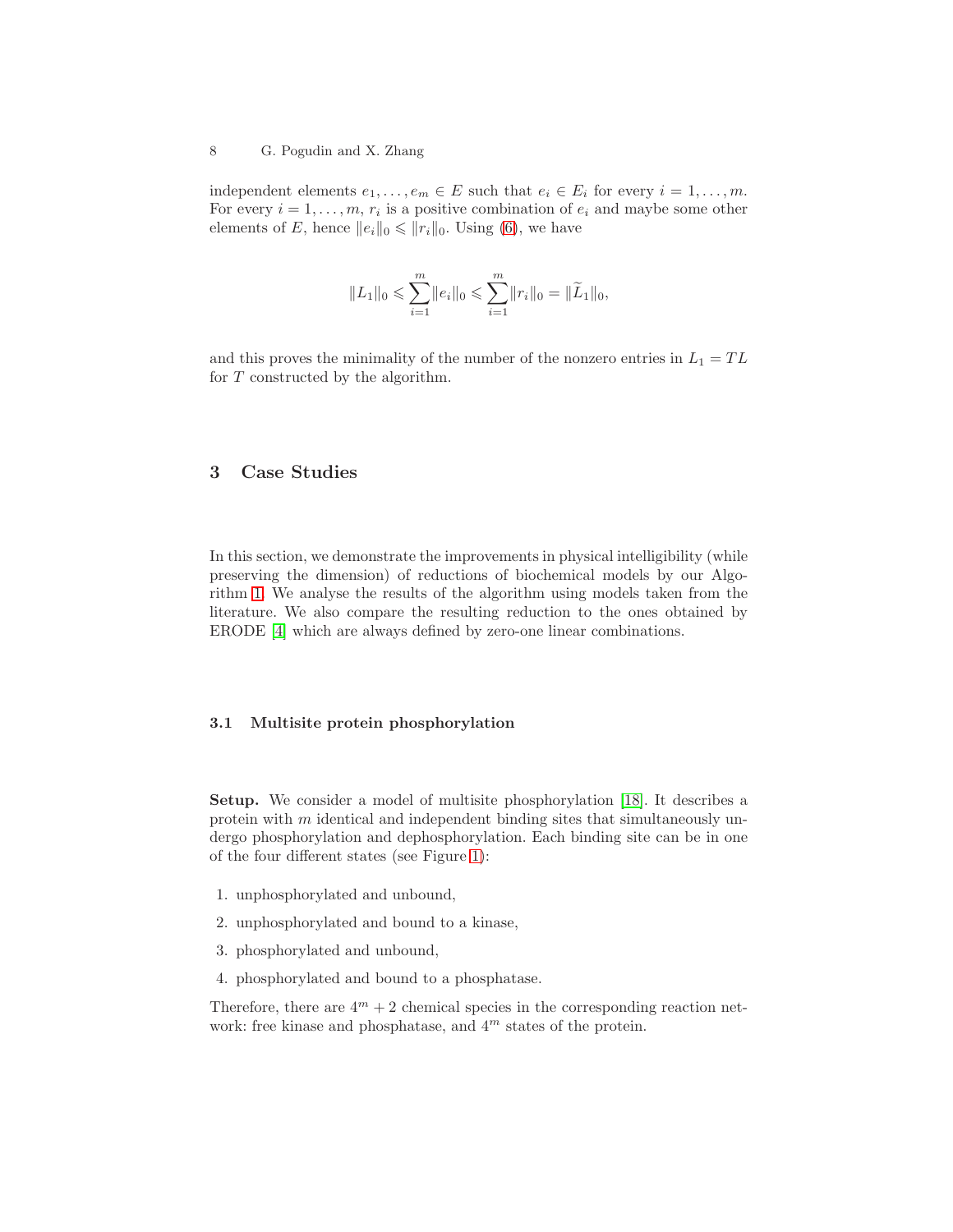<span id="page-8-0"></span>

Fig. 1: Molecular components and states of the multisite phosphorylation model. a. Consists of multisite proteins and kinases. This example has  $m = 3$  sites. b. There are 4 possible states for a single site: unphosphorylated and unbound, unphosphorylated and bound to a kinase, phosphorylated and unbound, phosphorylated and bound to a phosphatase.

Reductions by ERODE and CLUE. In the reduction computed by ERODE [\[5\]](#page-15-2) (for  $m = 2, \ldots, 8$ ), the concentrations of protein configurations are replaced by the sums of the concentrations of configurations differing by a permutation of the sites. Therefore, the number of macro-variables is equal to  $\binom{m+3}{3}$  + 2.

In contrast, the analysis performed by CLUE [\[16\]](#page-16-0) always results in just six macro-variables. Two of them were always the concentrations of kinase and phosphatase as for ERODE. The other four were linear combinations with protein configurations. In [\[16,](#page-16-0) Section 4.2], for  $m = 2$ , interpretation was provided for the first three of them. However, for the last one, it was remarked that "the last macro-variable escaped physical intelligibility as it represents the difference between the free substrate with unphosphorylated sites and protein configurations that appear in the aforementioned lumps."

**Our results.** We applied our algorithm to the cases  $m = 2, 3, 4, 5$  and obtained new macro-variables, which have again included the concentrations of free kinase and phosphatase. Moreover, the three interpretable macro-variables from the analysis in [\[16\]](#page-16-0) for  $m = 2$  are kept. Each of the four our macro-variables involving the protein configurations corresponds to a state of a site (e.g., unbounded and unphosphorylated), and each protein configuration appears with a coefficient equal to the number of sites in it with this state. Examples of these new macro-variables are given on Figure [2](#page-9-1) for  $m = 2$  and  $m = 3$ .

One way to interpret the result is that the constructed reduction replaces the concentration of the protein configurations with the "concentrations" of each of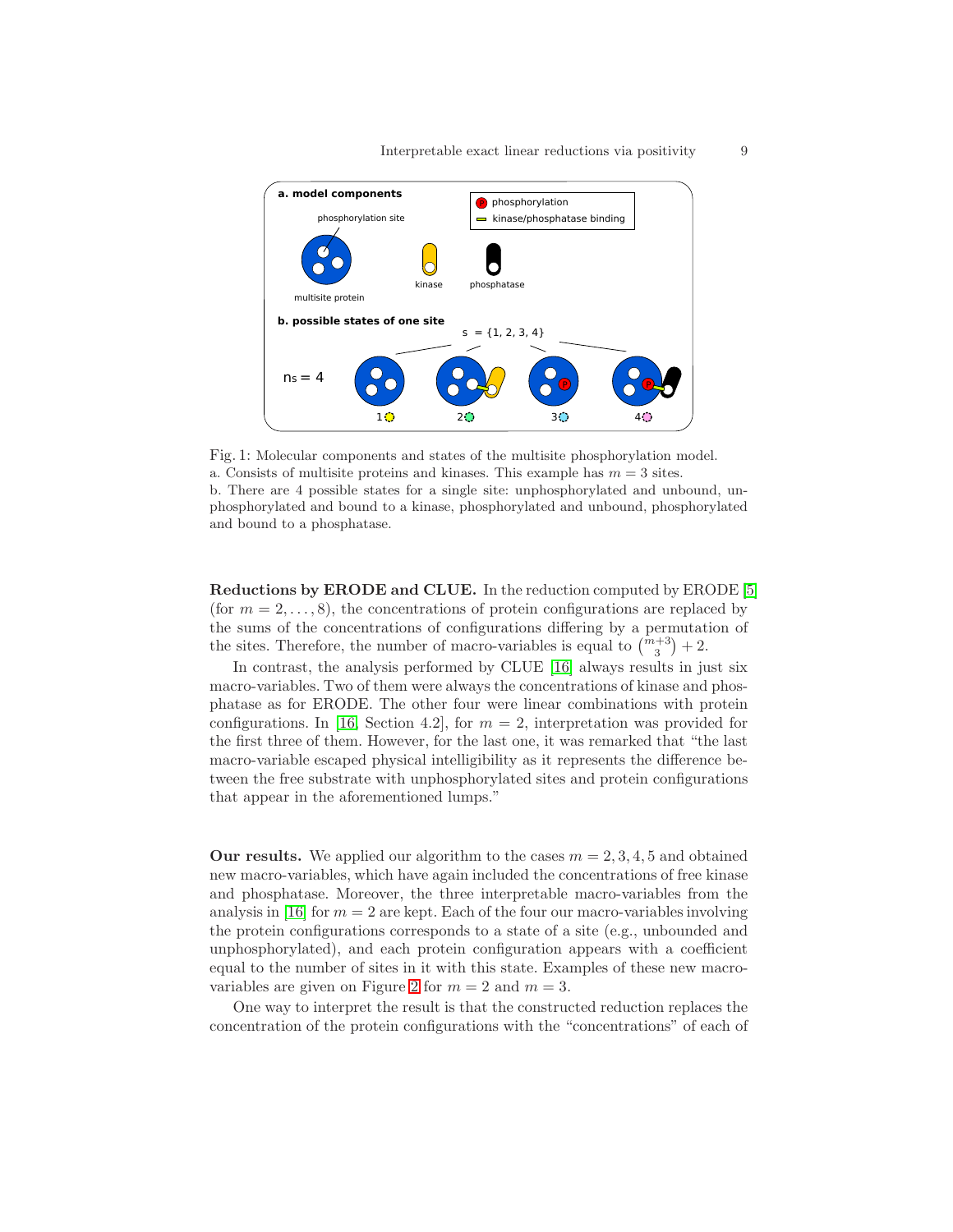the four states of the sites (see also Example [1\)](#page-2-1). From our interpretation, we expect that the models with larger  $m$  will have a reduction of the same form.

<span id="page-9-1"></span>

Fig. 2: New macro-variables for  $m = 2, 3$ . Each state of a binding site from Fig [1-](#page-8-0)b can be the main state, yielding four macro-variables for each  $m$ . The coefficients are equal to the number of binding sites in a protein that are in the main state.

## <span id="page-9-0"></span>3.2 Fc $\epsilon$ -RI signaling pathways

Setup. We consider a model for a different kind of multisite phosphorylation [\[8\]](#page-16-6), a model for the early events in the signaling pathway of the high-affinity IgE receptor ( $Fc\in RI$ ) in mast cells and basophils.

The model details the rule-based interactions of  $Fc\epsilon R$ I receptor with a bivalent ligand (IgE dimer), the Src kinase Lyn, and the cytosolic protein tyrosine kinase Syk. The model is based on the following sequence of signaling events in Fc $\epsilon$ RI [\[13,](#page-16-13)[14\]](#page-16-14) (the reactions are nicely summarized on [\[8,](#page-16-6) Figure 2]):

- 1. binding of IgE ligand and  $Fc\epsilon R$ I which aggregates at the plasma membrane,
- 2. transphosphorylation of tyrosine residues in the immunoreceptor tyrosinebased activation motifs (ITAMs) of the aggregated receptor by constitutively associated Lyn,
- 3. recruitment of an extra Lyn/Syk kinase to the phosphorylated ITAM sites,
- 4. transphosphorylation of Syk by Lyn and Syk on its linker region and activation loop, respectively.

For visualizing different chemical species occurring in the resulting reaction network, we use the representation [\[8,](#page-16-6) Figure 1] summarized in Figure [3.](#page-10-0) In total, there are 354 of three types: monomers, dimers, and non-receptor states (free ligand/Lyn and Syk in each of 4 possible states of phosphorylation).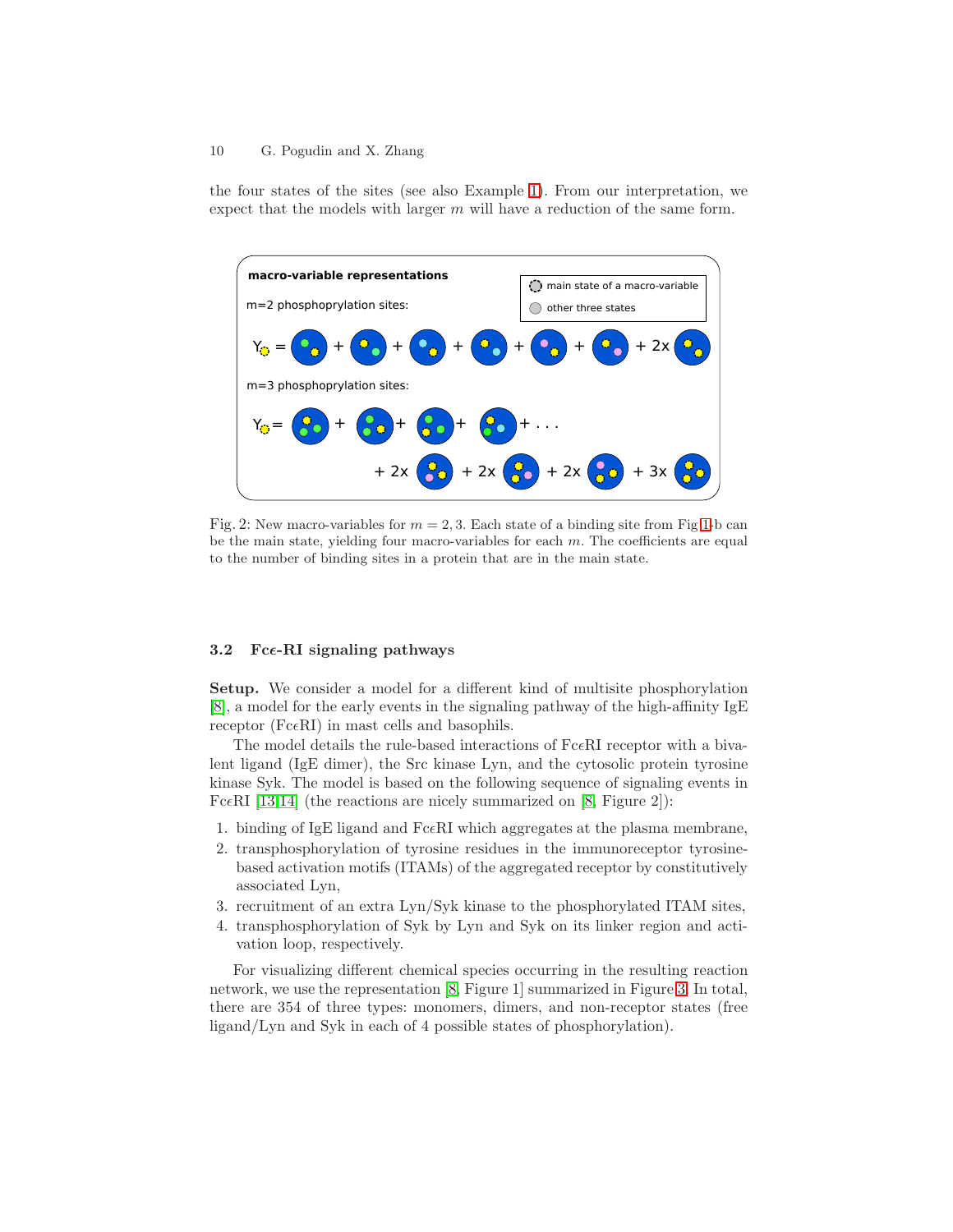<span id="page-10-0"></span>

Fig. 3: Molecular components and states of the  $Fc\epsilon R1$  signaling events model. a. IgE dimer is a bivalent ligand. Fc $\epsilon$ RI consists of  $\alpha$ ,  $\beta$ ,  $\gamma$  subunits. Lyn kinase has an SH2 domain. Syk kinase has an SH2 domain and two ITAM sites which differ by the method of phosphorylation: Lyn at the linker region, and Syk at the activation loop. b. The  $\alpha$  subunit can be unbound or bound to a ligand.  $\beta$  can be unphosphorylated/phosphorylated, with/without associated Lyn.  $\gamma$  can be unphosphorylated/phosphorylated, and the phosphorylated form binds to Syk in any of the four states of phosphorylation.



Fig. 4: Examples of a monomer, a dimer, and the free components.

Reductions by ERODE and CLUE. The reduction by ERODE [\[5\]](#page-15-2) consists of 105 macro-variables, where all the complexes with the same configuration except for the phosphorylation state of the Syk units are summed up in a single macro-variable. We will refer to these macro-variables as  $Syk\text{-}macro\text{-}variables$ .

The model has been reduced using CLUE in [\[16,](#page-16-0) Section 4.2] with the observable being the total concentration of the free Syk (in all the four phosphorylation states). The reduced model had 69 macro-variables, and 51 of them were nontrivial. It has been observed in [\[16,](#page-16-0) Section 4.2] that some of these macro-variable carry a physical interpretation, but in some of them, negative elements were present, which hinder their physical intelligibility.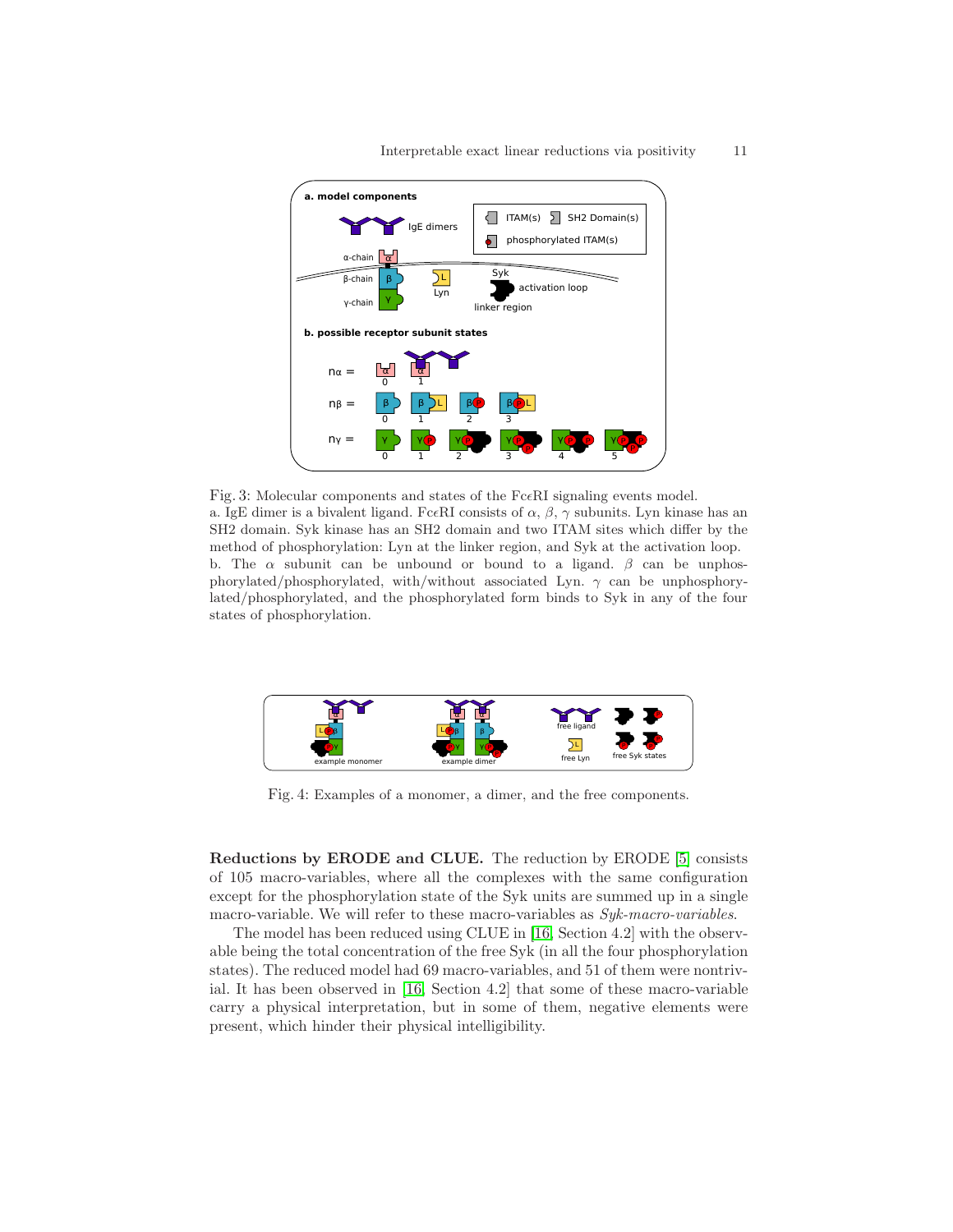Our results. We apply our algorithm to the reduced model. Among the new macro-variables, we have 51 nontrivial macro-variables which is the same as for the CLUE reduction. More precisely, [\(Step 4\)](#page-5-2) produced 57 nontrivial macrovariables, and this number has been reduced to 51 when computing a linearly independent basis on [\(Step 6\)](#page-5-3). The resulting macro-variable refine the reduction by ERODE mentioned above in the sense that our new macro-variable are the sums of the Syk-macro-variables with non-negative coefficients. Therefore, in our reduction, all the complexes differing only by the phosphorylation state of the Syk units are in the same macro-variable. For the monomers, we obtain the same reduction: nontrivial macro-variable involving monomers are of the form described on Figure [5.](#page-11-0)

<span id="page-11-0"></span>

Fig. 5: The monomer macro-variables. In each of them,  $\alpha$  and  $\beta$  are fixed, and we sum over all the phosphorylation patterns of Syk.

The macro-variable involving dimers are graphically described on Figure [6.](#page-12-1) First, one can see that they are indeed linear combinations of the Syk-macrovariables. Our interpretation of these new macro-variables is based on two observations about the set of the reactions in the original model [\[8,](#page-16-6) Figure 2]:

- (Obs. 1) For every reaction involving a dimer, only one of the receptors of the dimer is affected by the reaction.
- (Obs. 2) The γ-chain of the other (not affected) receptor is relevant only for the reactions of transphosphorylation of Syk.

Since the complexes with different phosphorylation patterns are grouped together in the Syk-macro-variables, the second observation implies that the transphosphorylation reactions do not affect the values of the Syk-macro-variables at all. Therefore, the first observation suggests considering macro-variables as sums over all the dimer configurations in which one receptor is fixed (up to the phosphorylation of Syk), and for the other receptor, all the possible variants of the  $\gamma$ -chain are considered.

With this interpretation in mind, let us take a closer look at the Figure [6:](#page-12-1)

- Each of the variables as on Figure [6a](#page-12-1) is the sum over the configurations with the fixed left receptor not carrying Syk and the right receptor having each of the six possible  $\gamma$ -chains. If one of the complexes in the sum is fully symmetric, it appears with coefficient 2.
- Each of the variables as on Figure [6b](#page-12-1) is a combination of complexes that have: the same  $\beta$ -chains and Syk on the left receptor, any phosphorylation pattern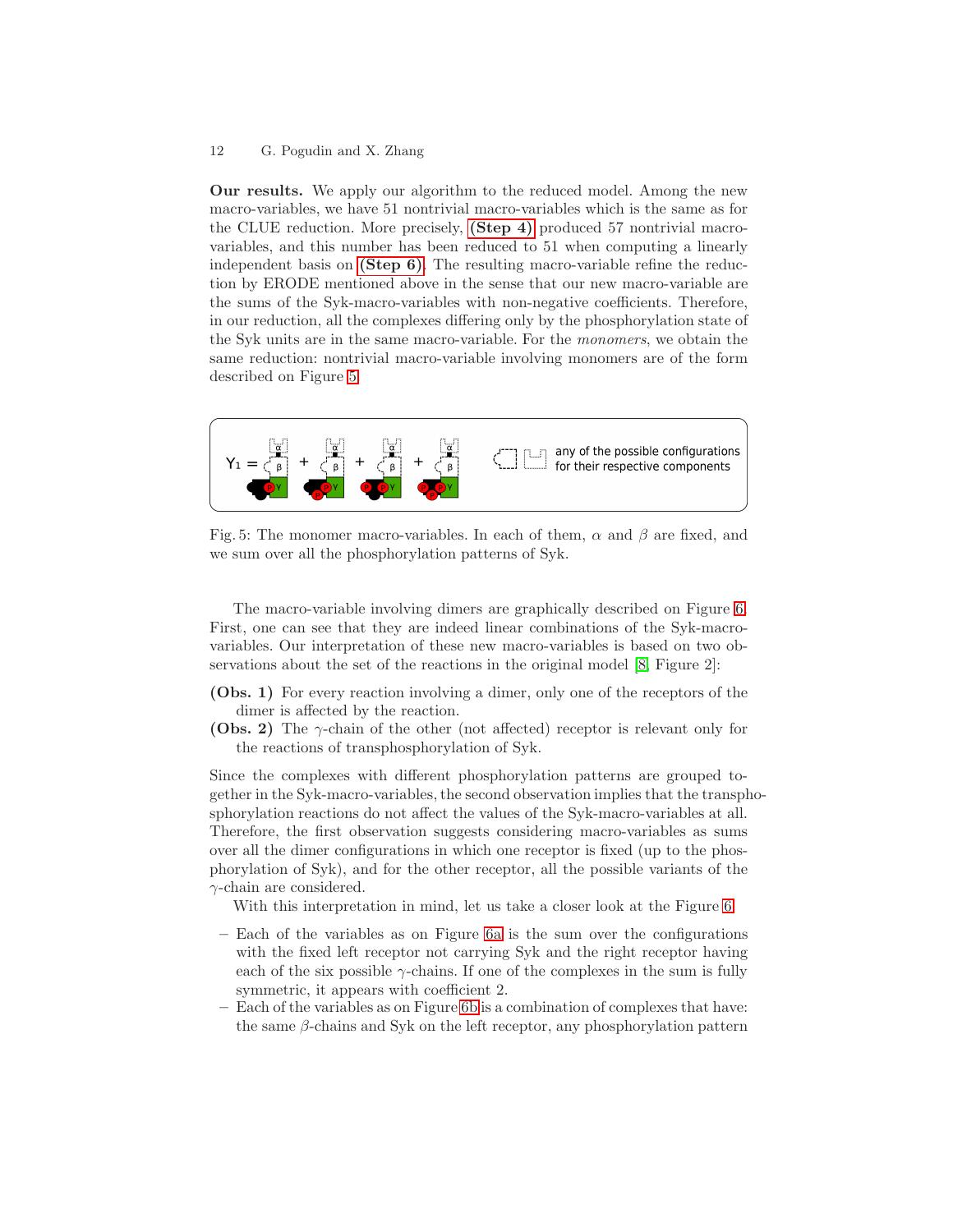of the Syk on the left receptor, and any γ-chain on the right receptor. If the  $\beta$ -chains on the receptors are equal, the complexes with two Syk's (which are symmetric up to Syk phosphorylation) appear with coefficient 2.

<span id="page-12-1"></span>Note that the coefficients 2 appearing in the presence of symmetry prevent ERODE [\[5\]](#page-15-2) from finding this reduction.



(a) No Syk on the left  $\gamma$ -chain, the right takes all the possible  $\gamma$ -configurations



(b) Syk (with all possible phosphorylations) on the left  $\gamma$ -chain, the right takes all the possible  $\gamma$ -configurations.



(c) An example configuration of  $Y_3$  (b) with identical  $\beta$ -chains. A variable has coefficient 2 when Syk kinases are recruited on both receptors (regardless of Syk state).

Fig. 6: Macro-variables involving dimers

## <span id="page-12-0"></span>3.3 Jak-family protein tyrosine kinase activation

Setup. We study a simplified cellular model of a bipolar "clamp" mechanism for Jak-family kinase activation [\[2\]](#page-15-4). Kinases of the Janus kinase (JAK) family play an essential role in signal transduction mediated by cell surface receptors, which lack innate enzymatic activities to dimerize.

The model studies the interactions of Jak2 kinase trans-phosphorylation, specifically the rule-based dynamics between the Jak2 (J) kinase, the unique adaptor protein  $SH2-B\beta$  (S) with the capacity to homo-dimerize, the growth hormone receptors  $(R)$ , and a bivalent growth hormone ligand  $(L)$ . The Jak2 kinase has two phosphorylation sites, Y1 and Y2. The  $SH2-B\beta$  protein contains an N-terminal dimerization domain (DD) and a C-terminal Src homology-2 (SH2) domain.

The components can interact in the following ways: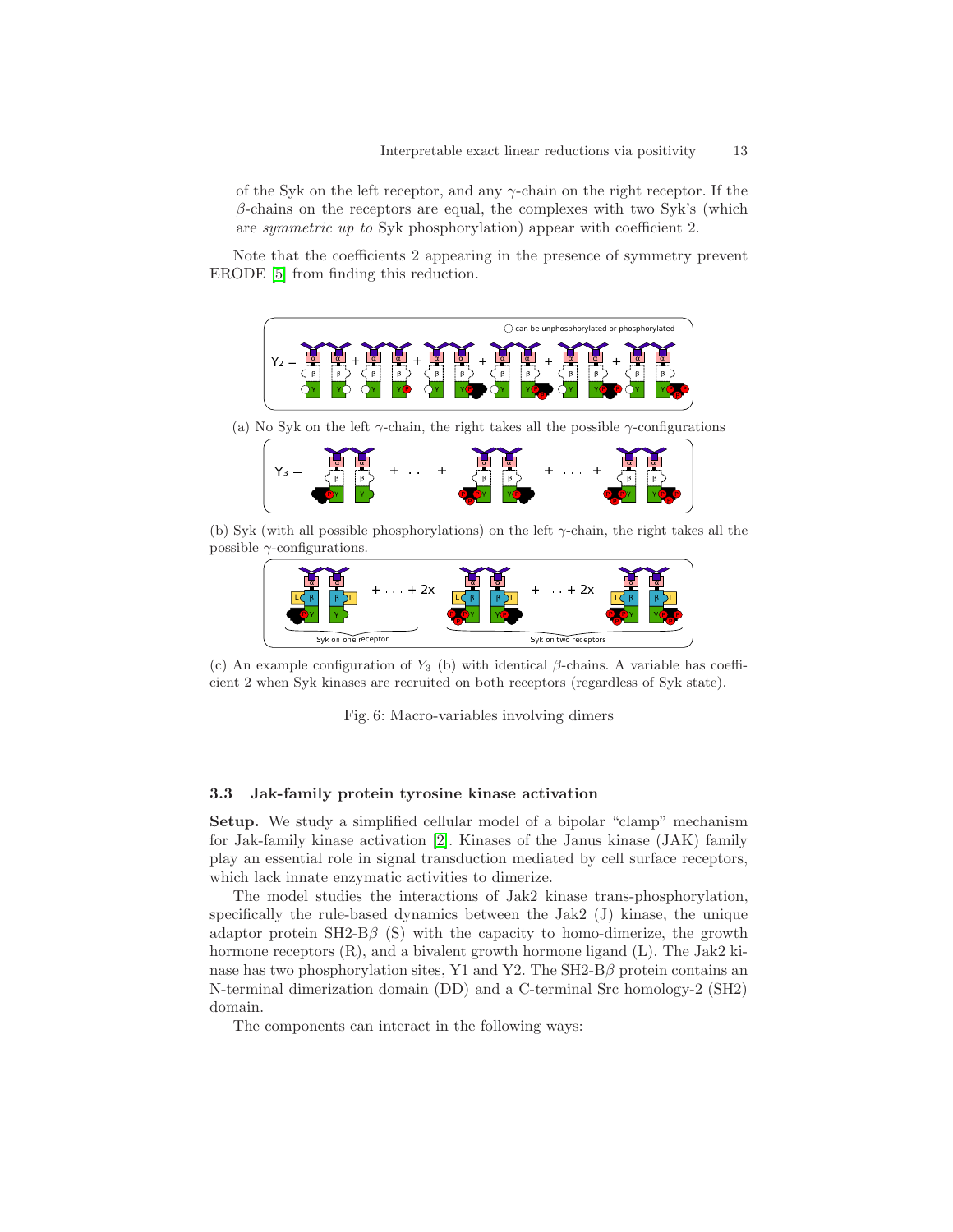- 14 G. Pogudin and X. Zhang
- 1. binding of ligand and growth hormone receptors which aggregates at the plasma membrane,
- 2. constitutive binding of Jak2 kinase to the receptors, which autophosphorylates on the phosphorylation sites when two Jak2 kinases are bounded in the same complex,
- 3. recruitment of  $SH2-B\beta$  protein at the SH2 domain by the Jak2's autophosphorylated Y1 site,
- 4. dimerization of SH2-Bβ protein through recruitment of an additional SH2-  $B\beta$  protein, engaged at the DD domains.

Receptors can undergo a process of internalization, in which the receptors can no longer associate with any Jak2, and the existing Jak2 and SH2-B $\beta$  in the complex can dissociate at the normal rate.



Fig. 7: Components of the Jak-family protein tyrosine kinase activation model.

Reductions by ERODE and CLUE. The reduction obtained by ERODE in [\[5,](#page-15-2) Figure 5] contained 345 macro-variables. It grouped the internalized configurations, which differ by the connections between the receptors and the ligand, into macro-variables.

The model has been reduced by CLUE in [\[16\]](#page-16-0), with the observable being the concentration of the free ligand. The reduced model had 322 macro-variables, and 69 of them were nontrivial. The model has been used in [\[16\]](#page-16-0) for benchmarking purposes only, so the macro-variables have not been interpreted. The reduction included several macro-variables with negative coefficients, including one with 20 nonzero coefficients. We do not see any natural interpretation for them.

Our results. We apply our algorithm to the reduced model, and among the produced macro-variables 69 are nontrivial as in the reduction by CLUE ([\(Step 4\)](#page-5-2) produces 70 macro-variables, and then this number is reduced to 69 at [\(Step 6\)](#page-5-3)). The nontrivial macro-variables are linear combinations of internalized molecules, and the trivial macro-variables are not internalized. Compared to the ERODE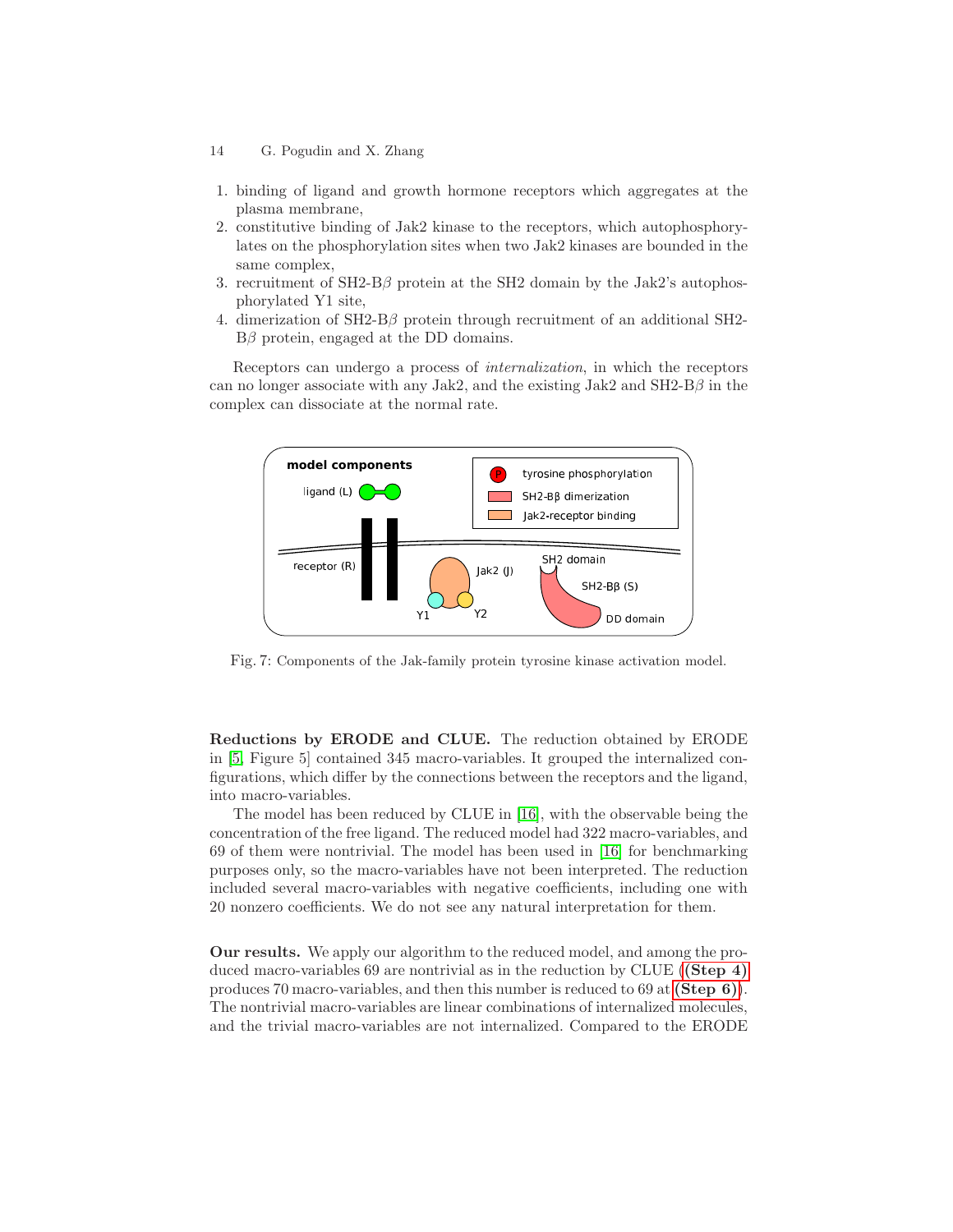reduction, some internalized complexes such as the ligand-receptor (R, RL, RLR) structures in  $[5,$  Figure  $5(C)$ , are omitted in our model as they do not disassociate under internalization and thus do not affect the dynamics of the free ligand observable. In our reduction, mirrored internalized complexes are lumped together, which explains all two-element macro-variables. The remaining nontrivial macro-variables are described on Figure [8,](#page-14-0) and are of two types:

- Configurations equivalent up to the connection between the ligand and the receptors (Figure [8-](#page-14-0)a and [9\)](#page-14-1). The structures are equivalent under internalization as the ligand and receptors cannot disassociate and were obtained also by ERODE [\[5,](#page-15-2) Figure 5(D, E)]. They are of two types: single-Jak2-Receptor case (Figure [8-](#page-14-0)a) and "clamp" case (Figure [9\)](#page-14-1).
- Configurations with one receptor fixed (Figure [8-](#page-14-0)b). These are similar to Figure [6](#page-12-1) from the case study in Section [3.2:](#page-9-0) since in the reactions with internalized complexes, only one receptor is affected, and this does not depend on the state of the other receptor, one can group together the complexes having one of the receptors the same.

When the receptors are symmetric, the element and its mirrored element are the same, so the corresponding configuration appears with coefficient 2.

<span id="page-14-0"></span>

Fig. 8: Classes of internalized macro-variables. a. equivalent up to the connection between the ligand and the receptors. b. one receptor fixed.

<span id="page-14-1"></span>

Fig. 9: Macro-variables for equivalent structures of the bipolar "clamp" mechanism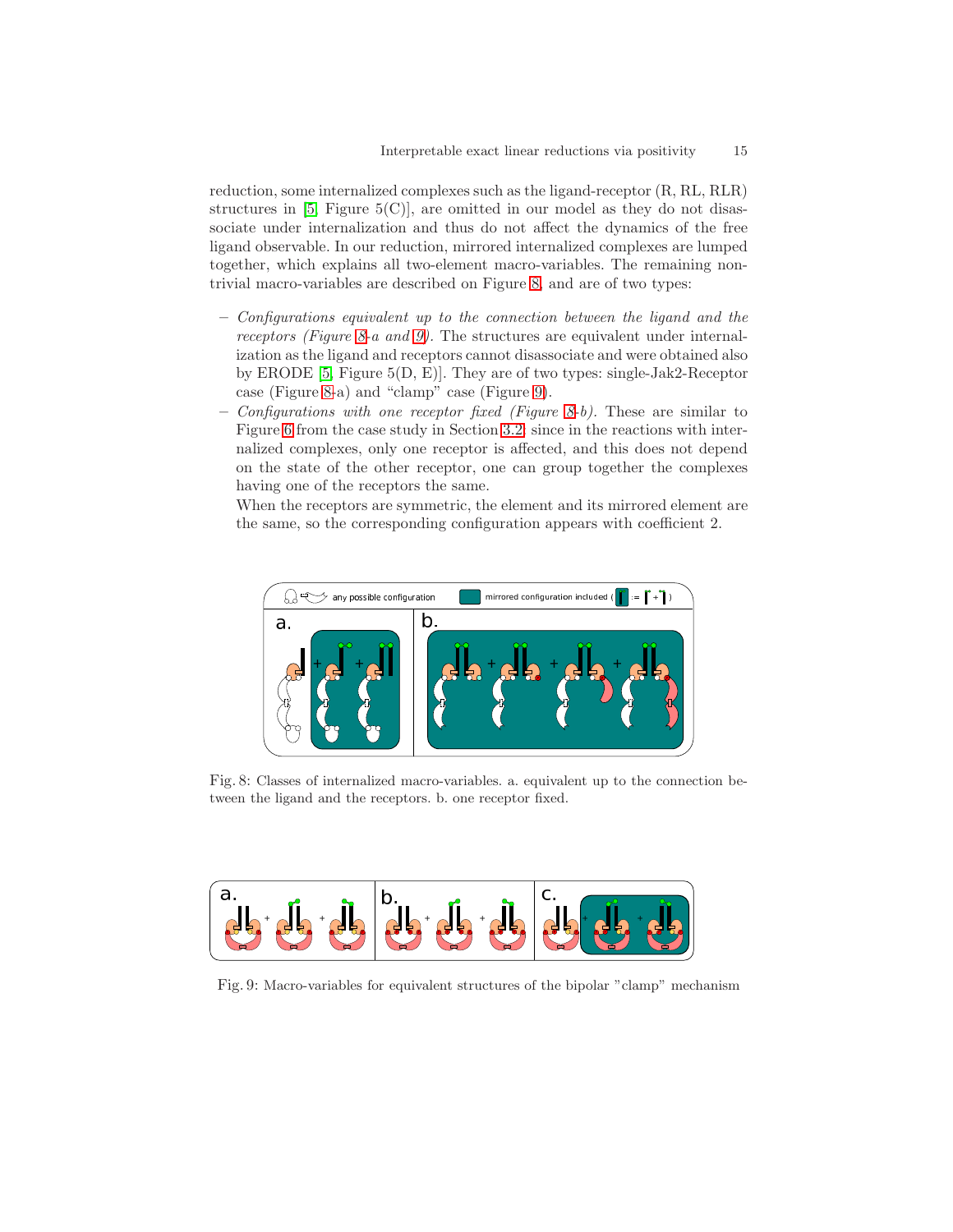## 4 Conclusion

We have hypothesized that the interpretability of the macro-variables in an exact linear reduction may be improved by a change of coordinates making the macrovariable nonnegative combinations of the original variables and minimizing the number of nonzero coefficients. We have designed and implemented an algorithm for performing such a transformation and applied it to three models (with hundreds of variables) for which the result of the reduction by CLUE [\[16\]](#page-16-0) contained macro-variables without a clear physical interpretation. We have shown that the resulting macro-variables are interpretable, thus supporting the original hypothesis and demonstrating the usefulness of our algorithm.

Our results also give insight into the structure of reductions in which not all the coefficients are zeroes and ones. In particular, we can point out two different situations:

- The macro-variables are the "concentrations" of parts of molecules as in Section [3.1.](#page-7-0) The species having several identical pieces may appear with larger coefficients.
- Some of the molecules appearing in the macro-variable are symmetric (as in Section [3.3\)](#page-12-0) or even partially symmetric (as in Section [3.2\)](#page-9-0), and they appear with a coefficient accounting for the symmetries.

#### Acknowledgement

The authors are grateful to François Fages, Mathieu Hemery, Sylvain Soliman, and Mirco Tribastone for helpful discussions and to the referees for helpful suggestions. GP is grateful to Heather Harrington, Gregory Henselman-Petrusek, and Zvi Rosen for educating him about the matroid theory.

## References

- <span id="page-15-0"></span>1. Antoulas, A.: Approximation of Large-Scale Dynamical Systems. Adv. in Design and Control, SIAM (2005)
- <span id="page-15-4"></span>2. Barua, D., Faeder, J.R., Haugh, J.M.: A bipolar clamp mechanism for activation of Jak-family protein tyrosine kinases. PLoS Computational Biology 5(4), e1000364 (2009), <https://doi.org/10.1371/journal.pcbi.1000364>
- <span id="page-15-1"></span>3. Borisov, N., Markevich, N., Hoek, J., Kholodenko, B.: Signaling through receptors and scaffolds: Independent interactions reduce combinatorial complexity. Biophysical Journal 89(2), 951–966 (2005), <http://dx.doi.org/10.1529/biophysj.105.060533>
- <span id="page-15-3"></span>4. Cardelli, L., Tribastone, M., Tschaikowski, M., Vandin, A.: ERODE: A tool for the evaluation and reduction of ordinary differential equations. In: TACAS 2017. LNCS, vol. 10206 (2017), [https://doi.org/10.1007/978-3-662-54580-5\\_19](https://doi.org/10.1007/978-3-662-54580-5_19)
- <span id="page-15-2"></span>5. Cardelli, L., Tribastone, M., Tschaikowski, M., Vandin, A.: Maximal aggregation of polynomial dynamical systems. Proceedings of the National Academy of Sciences 114(38), 10029–10034 (2017), <https://doi.org/10.1073/pnas.1702697114>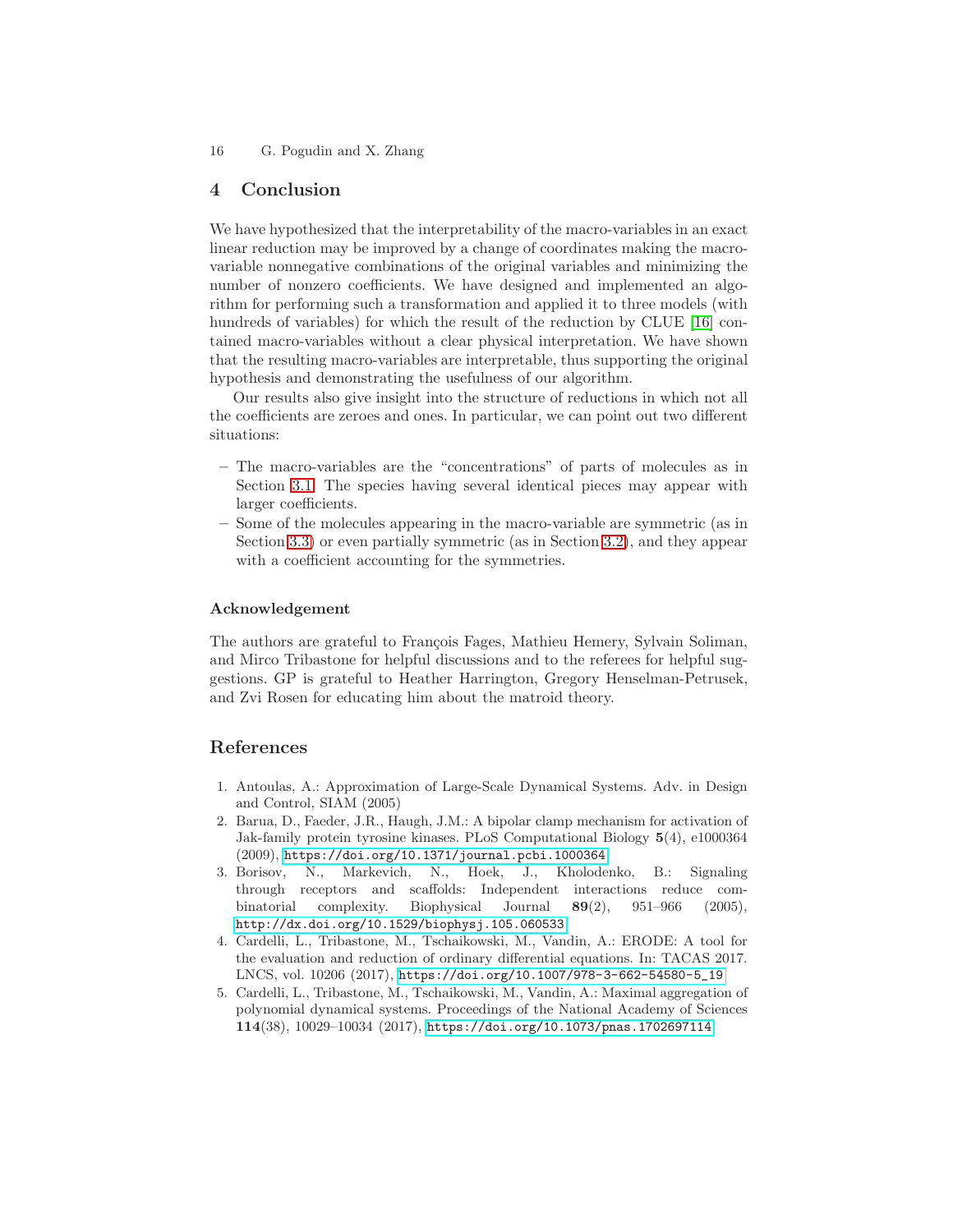- <span id="page-16-2"></span>6. Conzelmann, H., Fey, D., Gilles, E.: Exact model reduction of combinatorial reaction networks. BMC Systems Biology  $2(1)$ , 78 (2008), <http://dx.doi.org/10.1186/1752-0509-2-78>
- <span id="page-16-11"></span><span id="page-16-6"></span>7. Edmonds, J.: Matroids and the greedy algorithm. Mathematical Programming 1(1), 127–136 (1971), <https://doi.org/10.1007/bf01584082>
- 8. Faeder, J.R., Hlavacek, W.S., Reischl, I., Blinov, M.L., Metzger, H., Redondo, A., Wofsy, C., Goldstein, B.: Investigation of early events in  $Fc\in RI$ -mediated signaling using a detailed mathematical model. The Journal of Immunology 170(7), 3769– 3781 (2003), <https://doi.org/10.4049/jimmunol.170.7.3769>
- <span id="page-16-3"></span>9. Feret, J., Danos, V., Krivine, J., Harmer, R., Fontana, W.: Internal coarse-graining of molecular systems. Proceedings of the National Academy of Sciences 106(16), 6453–6458 (2009), <http://dx.doi.org/10.1073/pnas.0809908106>
- <span id="page-16-10"></span>10. Fieker, C., Hart, W., Hofmann, T., Johansson, F.: Nemo/Hecke: Computer algebra and number theory packages for the Julia programming language. In: Proceedings of the 2017 ACM on International Symposium on Symbolic and Algebraic Computation. pp. 157–164. ISSAC '17, ACM, New York, NY, USA (2017). [https://doi.org/10.1145/3087604.3087611,](https://doi.org/10.1145/3087604.3087611) <http://doi.acm.org/10.1145/3087604.3087611>
- <span id="page-16-9"></span>11. Gawrilow, E., Joswig, M.: polymake: a framework for analyzing convex polytopes. In: Polytopes - Combinatorics and Computation, pp. 43–73. Birkhäuser Basel (2000), [https://doi.org/10.1007/978-3-0348-8438-9\\_2](https://doi.org/10.1007/978-3-0348-8438-9_2)
- <span id="page-16-4"></span>12. Gunawardena, J.: Multisite protein phosphorylation makes a good threshold but can be a poor switch. Proceedings of the National Academy of Sciences 102(41), 14617–14622 (2005), <https://doi.org/10.1073/pnas.0507322102>
- <span id="page-16-13"></span>13. Metzger, H., Eglite, S., Haleem-Smith, H., Reischl, I., Torigoe, C.: Quantitative aspects of signal transduction by the receptor with high affinity for IgE. Molecular Immunology 38(16-18), 1207–1211 (2002), [https://doi.org/10.1016/s0161-5890\(02\)00065-2](https://doi.org/10.1016/s0161-5890(02)00065-2)
- <span id="page-16-14"></span>14. Nadler, M.J., Matthews, S.A., Turner, H., Kinet, J.P.: Signal transduction by the high-affinity immunoglobulin E receptor FcεRI: Coupling form to function. Advances in Immunology, vol. 76, pp. 325–355. Academic Press (2001). [https://doi.org/https://doi.org/10.1016/S0065-2776\(01\)76022-1,](https://doi.org/https://doi.org/10.1016/S0065-2776(01)76022-1) <https://www.sciencedirect.com/science/article/pii/S0065277601760221>
- <span id="page-16-1"></span>15. Okino, M., Mavrovouniotis, M.: Simplification of mathematical models of chemical reaction systems. Chemical Reviews 2(98), 391–408 (1998), <https://doi.org/10.1021/cr950223l>
- <span id="page-16-0"></span>16. Ovchinnikov, A., Verona, I.P., Pogudin, G., Tribastone, M.: CLUE: exact maximal reduction of kinetic models by constrained lumping of differential equations. Bioinformatics (2021), <https://doi.org/10.1093/bioinformatics/btab010>
- <span id="page-16-7"></span><span id="page-16-5"></span>17. Schrijver, A.: Theory of Linear and Integer Programming. Wiley–Blackwell (1986)
- 18. Sneddon, M.W., Faeder, J.R., Emonet, T.: Efficient modeling, simulation and coarse-graining of biological complexity with NFsim. Nature Methods 8(2), 177– 183 (2010), <https://doi.org/10.1038/nmeth.1546>
- <span id="page-16-12"></span>19. Welsh, D.: Generalized versions of Hall's theorem. Journal of Combinatorial Theory, Series B 10(2), 95–101 (1971), [https://doi.org/10.1016/0095-8956\(71\)90069-4](https://doi.org/10.1016/0095-8956(71)90069-4)
- <span id="page-16-8"></span>20. Ziegler, G.M.: Lectures on Polytopes. Springer-Verlag New York (1995), <https://doi.org/10.1007/978-1-4613-8431-1>